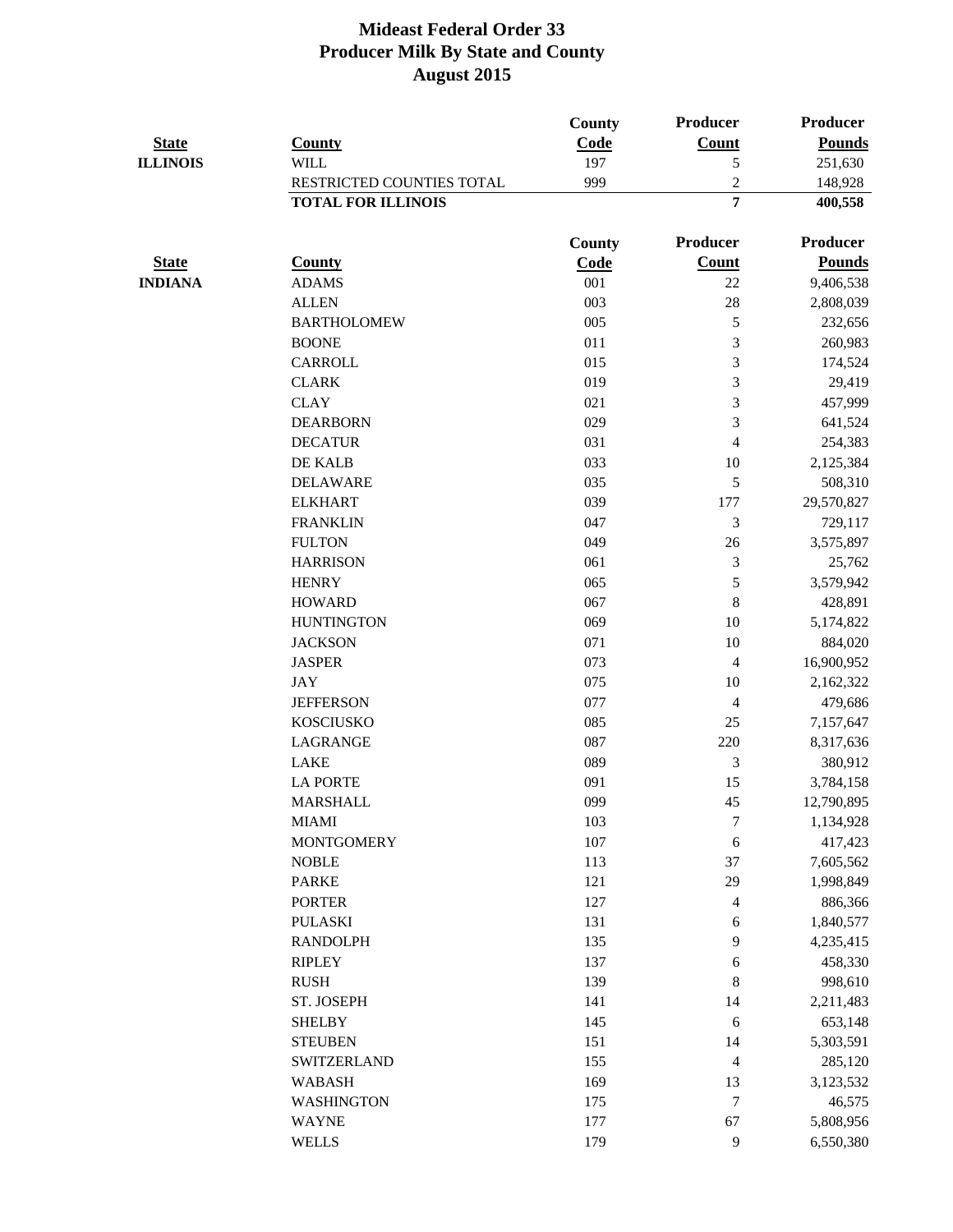|                                 |                                 | County        | Producer                 | <b>Producer</b>        |
|---------------------------------|---------------------------------|---------------|--------------------------|------------------------|
| <b>State</b>                    | <b>County</b>                   | Code          | <b>Count</b>             | <b>Pounds</b>          |
| <b>INDIANA</b>                  | <b>WHITE</b>                    | 181           | 3                        | 280,912                |
|                                 | <b>WHITLEY</b>                  | 183           | 10                       | 2,428,596              |
|                                 | RESTRICTED COUNTIES TOTAL       | 999           | 30                       | 43,960,872             |
|                                 | <b>TOTAL FOR INDIANA</b>        |               | 946                      | 203,072,470            |
|                                 |                                 | County        | Producer                 | <b>Producer</b>        |
| <b>State</b>                    | <b>County</b>                   | Code          | <b>Count</b>             | <b>Pounds</b>          |
| <b>KENTUCKY</b>                 | <b>CHRISTIAN</b>                | 047           | 5                        | 23,255                 |
|                                 | <b>FLEMING</b>                  | 069           | 5                        | 422,191                |
|                                 | RESTRICTED COUNTIES TOTAL       | 999           | 13                       | 406,777                |
|                                 | <b>TOTAL FOR KENTUCKY</b>       |               | 23                       | 852,223                |
|                                 |                                 | <b>County</b> | Producer                 | <b>Producer</b>        |
| <b>State</b>                    | <b>County</b>                   |               | <b>Count</b>             | <b>Pounds</b>          |
| <b>MARYLAND</b>                 | 1/ GARRETT                      | Code<br>023   | 37                       |                        |
| 1/ Includes Restricted Counties | <b>TOTAL FOR MARYLAND</b>       |               | 37                       | 2,618,939<br>2,618,939 |
|                                 |                                 |               |                          |                        |
|                                 |                                 | County        | <b>Producer</b>          | <b>Producer</b>        |
| <b>State</b>                    | <b>County</b>                   | <b>Code</b>   | <b>Count</b>             | <b>Pounds</b>          |
| <b>MICHIGAN</b>                 | <b>ALCONA</b>                   | 001<br>003    | 7                        | 1,671,142              |
|                                 | <b>ALGER</b>                    |               | 3                        | 199,528                |
|                                 | <b>ALLEGAN</b><br><b>ALPENA</b> | 005<br>007    | 69                       | 27,526,314             |
|                                 | <b>ARENAC</b>                   | 011           | 32<br>21                 | 4,592,726              |
|                                 |                                 | 013           |                          | 5,138,384              |
|                                 | <b>BARAGA</b>                   | 015           | $\overline{4}$<br>31     | 254,063                |
|                                 | <b>BARRY</b><br><b>BAY</b>      | 017           |                          | 23,091,419             |
|                                 | <b>BERRIEN</b>                  | 021           | 6<br>$\,8\,$             | 1,685,855<br>2,364,167 |
|                                 | <b>BRANCH</b>                   | 023           | 22                       | 6,141,694              |
|                                 | <b>CALHOUN</b>                  | 025           | 20                       | 10,443,012             |
|                                 | CASS                            | 027           | 3                        | 738,270                |
|                                 | <b>CHARLEVOIX</b>               | 029           | 5                        | 422,012                |
|                                 | <b>CHEBOYGAN</b>                | 031           | $\overline{\mathcal{A}}$ | 309,330                |
|                                 | <b>CHIPPEWA</b>                 | 033           | 9                        | 915,726                |
|                                 | <b>CLARE</b>                    | 035           | 28                       | 4,718,350              |
|                                 | <b>CLINTON</b>                  | 037           | 62                       | 68,661,760             |
|                                 | <b>DELTA</b>                    | 041           | $\overline{\mathcal{A}}$ | 677,063                |
|                                 | <b>EATON</b>                    | 045           | 23                       | 2,503,439              |
|                                 | <b>GENESEE</b>                  | 049           | $\tau$                   | 2,121,346              |
|                                 | <b>GLADWIN</b>                  | 051           | 9                        | 1,963,553              |
|                                 | <b>GRAND TRAVERSE</b>           | 055           | 5                        | 85,473                 |
|                                 | <b>GRATIOT</b>                  | 057           | 35                       | 64,028,421             |
|                                 | <b>HILLSDALE</b>                | 059           | 29                       | 9,363,503              |
|                                 | <b>HURON</b>                    | 063           | 74                       | 58,205,201             |
|                                 | <b>INGHAM</b>                   | 065           | 26                       | 9,566,587              |
|                                 | <b>IONIA</b>                    | 067           | 50                       | 30,582,604             |
|                                 | <b>IOSCO</b>                    | 069           | 12                       | 3,246,637              |
|                                 | <b>ISABELLA</b>                 | 073           | 42                       | 12,841,335             |
|                                 | <b>JACKSON</b>                  | 075           | 18                       | 6,407,844              |
|                                 | <b>KALAMAZOO</b>                | 077           | $\tau$                   | 8,523,968              |
|                                 | <b>KENT</b>                     | 081           | 33                       | 13,340,999             |
|                                 | <b>LAPEER</b>                   | 087           | 29                       | 3,753,598              |
|                                 | <b>LEELANAU</b>                 | 089           | 4                        | 97,675                 |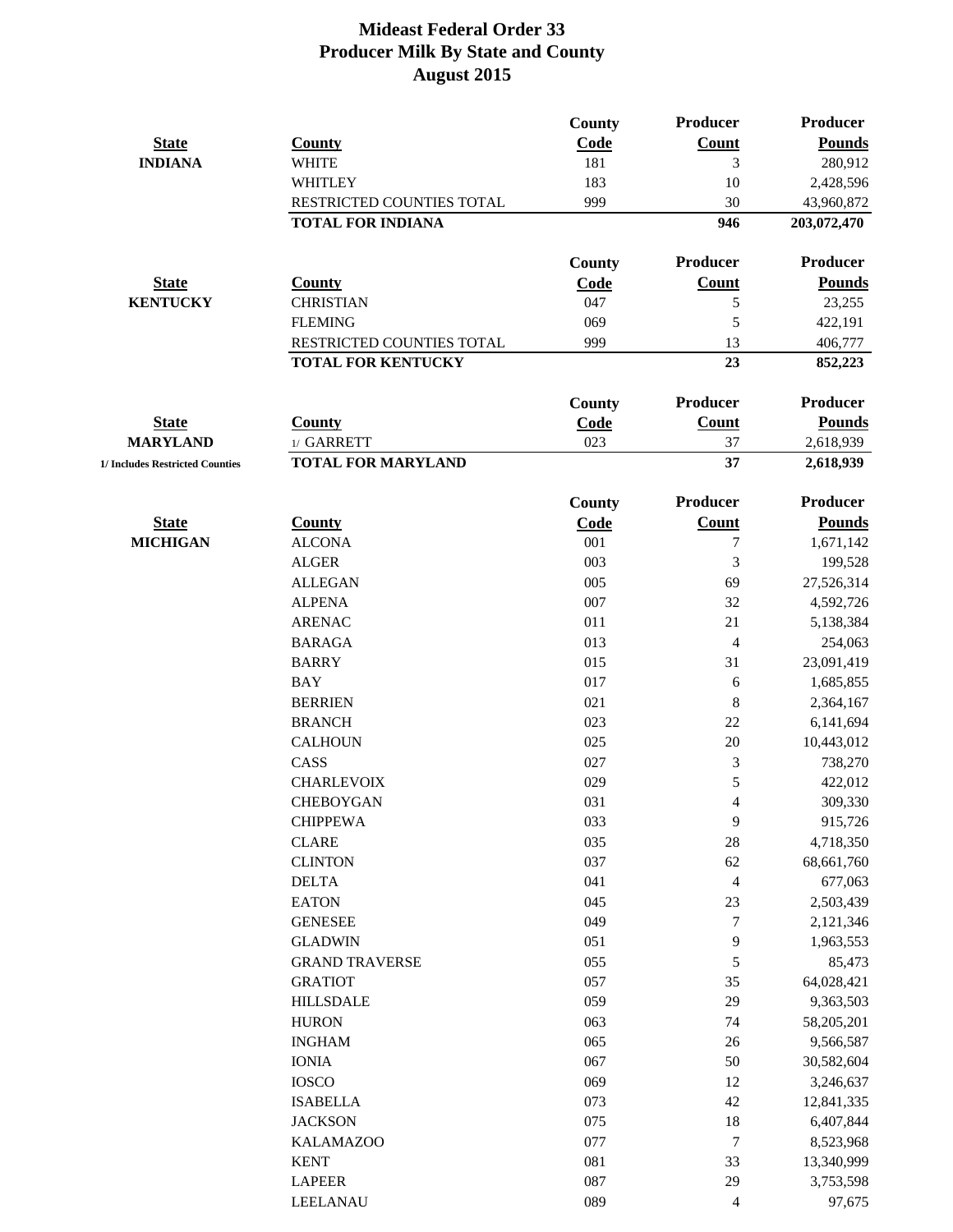|                  |                            | <b>County</b> | <b>Producer</b>          | <b>Producer</b> |
|------------------|----------------------------|---------------|--------------------------|-----------------|
| <b>State</b>     | <b>County</b>              | Code          | <b>Count</b>             | <b>Pounds</b>   |
| <b>MICHIGAN</b>  | <b>LENAWEE</b>             | 091           | 26                       | 32,126,878      |
|                  | <b>LIVINGSTON</b>          | 093           | 11                       | 4,965,973       |
|                  | <b>MACKINAC</b>            | 097           | $\overline{\mathcal{A}}$ | 1,391,813       |
|                  | <b>MACOMB</b>              | 099           | $\overline{7}$           | 414,355         |
|                  | <b>MARQUETTE</b>           | 103           | 3                        | 205,370         |
|                  | <b>MASON</b>               | 105           | 16                       | 3,790,532       |
|                  | <b>MECOSTA</b>             | 107           | 22                       | 3,640,340       |
|                  | <b>MENOMINEE</b>           | 109           | 14                       | 3,299,913       |
|                  | <b>MIDLAND</b>             | 111           | 3                        | 357,370         |
|                  | <b>MISSAUKEE</b>           | 113           | 45                       | 36,789,896      |
|                  | <b>MONROE</b>              | 115           | 4                        | 754,385         |
|                  | <b>MONTCALM</b>            | 117           | 55                       | 16,819,306      |
|                  | <b>MONTMORENCY</b>         | 119           | 8                        | 947,130         |
|                  | <b>MUSKEGON</b>            | 121           | 15                       | 12,300,330      |
|                  | <b>NEWAYGO</b>             | 123           | 51                       | 6,910,780       |
|                  | <b>OCEANA</b>              | 127           | 9                        | 286,007         |
|                  | <b>OGEMAW</b>              | 129           | 42                       | 11,113,542      |
|                  | <b>OSCEOLA</b>             | 133           | 38                       | 10,585,702      |
|                  | <b>OSCODA</b>              | 135           | 11                       | 458,313         |
|                  | <b>OTTAWA</b>              | 139           | 63                       | 39,936,874      |
|                  | PRESQUE ISLE               | 141           | $\,8\,$                  | 1,163,037       |
|                  | <b>SAGINAW</b>             | 145           | 16                       | 4,895,810       |
|                  | <b>ST. CLAIR</b>           | 147           | 12                       | 2,412,501       |
|                  | ST. JOSEPH                 | 149           | 23                       | 10,867,008      |
|                  | <b>SANILAC</b>             | 151           | 104                      | 45,519,279      |
|                  | <b>SHIAWASSEE</b>          | 155           | 18                       | 5,385,217       |
|                  | <b>TUSCOLA</b>             | 157           | 42                       | 13,937,577      |
|                  | <b>VAN BUREN</b>           | 159           | 11                       | 6,209,093       |
|                  | <b>WASHTENAW</b>           | 161           | 22                       | 3,986,222       |
|                  | <b>WEXFORD</b>             | 165           | 12                       | 848,602         |
|                  | RESTRICTED COUNTIES TOTAL  | 999           | 12                       | 1,528,746       |
|                  | <b>TOTAL FOR MICHIGAN</b>  |               | 1,468                    | 670,030,899     |
|                  |                            | <b>County</b> | <b>Producer</b>          | <b>Producer</b> |
| <b>State</b>     | <b>County</b>              | Code          | <b>Count</b>             | <b>Pounds</b>   |
| <b>MINNESOTA</b> | <b>OTTER TAIL</b>          | 111           | 3                        | 197,326         |
|                  | <b>STEARNS</b>             | 145           | 6                        | 150,695         |
|                  | <b>TODD</b>                | 153           | 8                        | 92,161          |
|                  | RESTRICTED COUNTIES TOTAL  | 999           | $\overline{2}$           | 44,789          |
|                  | <b>TOTAL FOR MINNESOTA</b> |               | 19                       | 484,971         |
|                  |                            | <b>County</b> | <b>Producer</b>          | <b>Producer</b> |
| <b>State</b>     | <b>County</b>              | Code          | <b>Count</b>             | <b>Pounds</b>   |
| <b>NEW YORK</b>  | <b>CATTARAUGUS</b>         | 009           | 59                       | 17,563,259      |
|                  | <b>CHAUTAUQUA</b>          | 013           | 149                      | 28,150,099      |
|                  | <b>ERIE</b>                | 029           | 12                       | 3,159,555       |
|                  | <b>GENESEE</b>             | 037           | 9                        | 10,711,994      |
|                  | <b>LIVINGSTON</b>          | 051           | 13                       | 13,894,473      |
|                  | <b>WYOMING</b>             | 121           | 16                       | 24,216,267      |
|                  | RESTRICTED COUNTIES TOTAL  | 999           | $\overline{7}$           | 6,216,941       |
|                  | <b>TOTAL FOR NEW YORK</b>  |               | 265                      | 103,912,588     |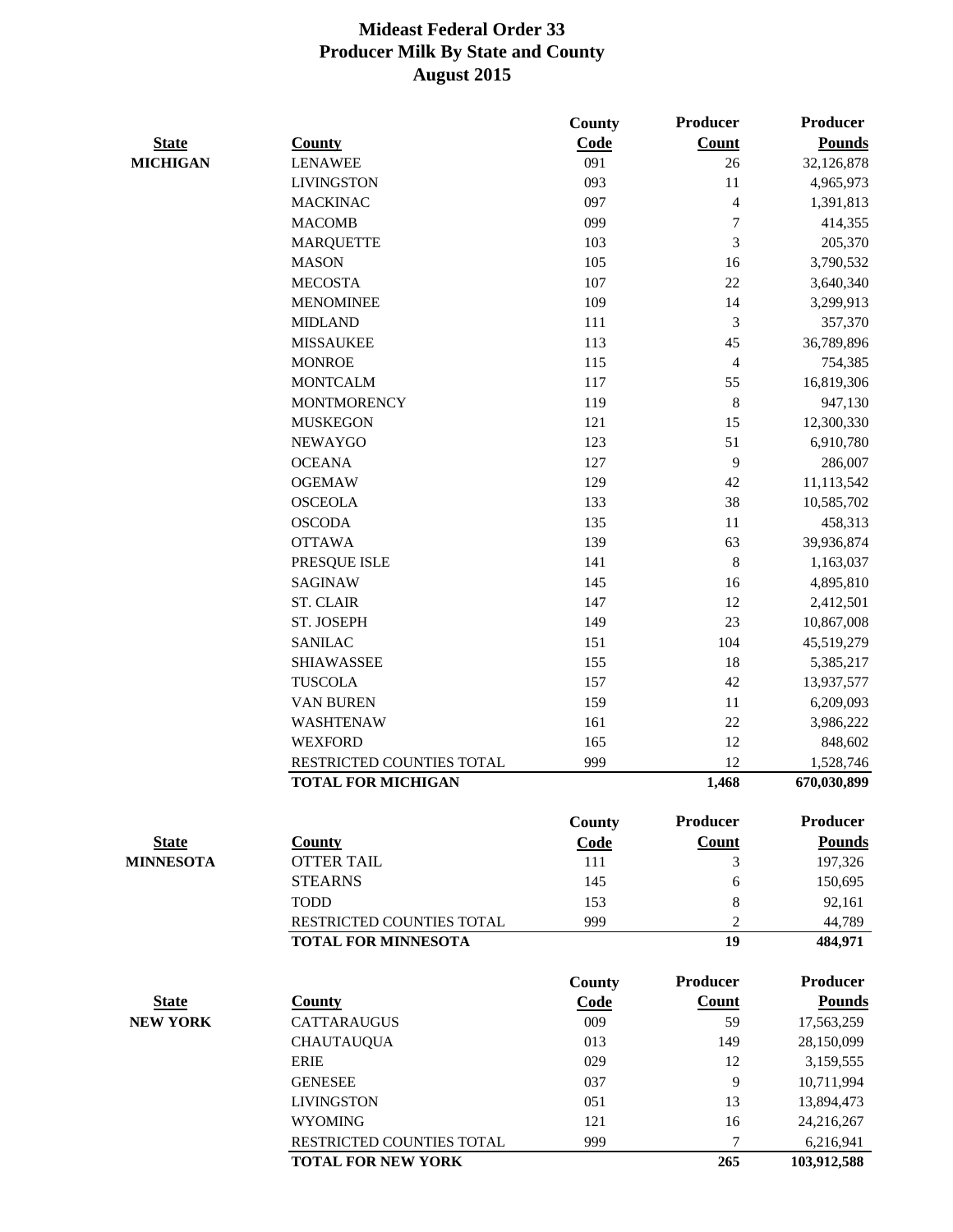|              |                   | <b>County</b> | Producer         | <b>Producer</b> |
|--------------|-------------------|---------------|------------------|-----------------|
| <b>State</b> | <b>County</b>     | Code          | <b>Count</b>     | <b>Pounds</b>   |
| <b>OHIO</b>  | <b>ADAMS</b>      | 001           | 21               | 673,215         |
|              | <b>ALLEN</b>      | 003           | 5                | 2,594,258       |
|              | <b>ASHLAND</b>    | 005           | 53               | 10,405,520      |
|              | <b>ASHTABULA</b>  | 007           | 34               | 6,223,702       |
|              | <b>ATHENS</b>     | 009           | 10               | 716,329         |
|              | <b>AUGLAIZE</b>   | 011           | 40               | 6,029,337       |
|              | <b>BELMONT</b>    | 013           | 12               | 1,076,681       |
|              | <b>BROWN</b>      | 015           | $8\,$            | 466,728         |
|              | <b>BUTLER</b>     | 017           | 3                | 279,847         |
|              | CARROLL           | 019           | 30               | 1,659,606       |
|              | <b>CHAMPAIGN</b>  | 021           | 14               | 1,285,440       |
|              | <b>CLARK</b>      | 023           | 4                | 6,888,031       |
|              | <b>CLINTON</b>    | 027           | 5                | 399,253         |
|              | <b>COLUMBIANA</b> | 029           | 81               | 7,652,649       |
|              | <b>COSHOCTON</b>  | 031           | 25               | 2,504,438       |
|              | <b>CRAWFORD</b>   | 033           | $\,8\,$          | 2,590,373       |
|              | <b>DARKE</b>      | 037           | 46               | 11,768,722      |
|              | <b>DEFIANCE</b>   | 039           | 10               | 9,755,919       |
|              | <b>DELAWARE</b>   | 041           | 4                | 167,093         |
|              | <b>FAIRFIELD</b>  | 045           | 8                | 555,310         |
|              | <b>FAYETTE</b>    | 047           | 3                | 502,835         |
|              | <b>FULTON</b>     | 051           | 9                | 4,924,778       |
|              | <b>GALLIA</b>     | 053           | $\boldsymbol{7}$ | 432,173         |
|              | <b>GEAUGA</b>     | 055           | 56               | 4,062,936       |
|              | <b>GREENE</b>     | 057           | 5                | 1,065,646       |
|              | <b>GUERNSEY</b>   | 059           | 5                | 522,326         |
|              | <b>HANCOCK</b>    | 063           | 3                | 1,269,979       |
|              | <b>HARDIN</b>     | 065           | 9                | 11,164,940      |
|              | <b>HARRISON</b>   | 067           | $8\,$            | 414,137         |
|              | <b>HENRY</b>      | 069           | $\,8\,$          | 3,474,697       |
|              | <b>HIGHLAND</b>   | 071           | 32               | 1,825,081       |
|              | <b>HOLMES</b>     | 075           | 161              | 10,443,234      |
|              | <b>HURON</b>      | 077           | 50               | 4,155,289       |
|              | <b>JACKSON</b>    | 079           | $\sqrt{6}$       | 137,664         |
|              | <b>JEFFERSON</b>  | 081           | $\boldsymbol{7}$ | 660,017         |
|              | <b>KNOX</b>       | 083           | 33               | 7,074,417       |
|              | <b>LICKING</b>    | 089           | 13               | 3,343,012       |
|              | <b>LOGAN</b>      | 091           | 29               | 3,564,841       |
|              | <b>LORAIN</b>     | 093           | 18               | 1,463,650       |
|              | <b>MADISON</b>    | 097           | 13               | 15,207,381      |
|              | <b>MAHONING</b>   | 099           | 33               |                 |
|              | <b>MARION</b>     | 101           | 5                | 7,952,265       |
|              | <b>MEDINA</b>     | 103           |                  | 4,647,721       |
|              | <b>MEIGS</b>      | 105           | 23<br>5          | 2,454,205       |
|              | <b>MERCER</b>     | 107           | 102              | 499,483         |
|              |                   |               |                  | 30,660,508      |
|              | <b>MIAMI</b>      | 109           | 10               | 1,298,271       |
|              | <b>MONROE</b>     | 111           | 11               | 762,082         |
|              | <b>MORGAN</b>     | 115           | $\tau$           | 1,549,011       |
|              | <b>MORROW</b>     | 117           | 9                | 2,946,330       |
|              | <b>MUSKINGUM</b>  | 119           | 13               | 1,048,982       |
|              | <b>PAULDING</b>   | 125           | 9                | 20,097,214      |
|              | <b>PERRY</b>      | 127           | $\mathfrak{Z}$   | 431,209         |
|              | <b>PICKAWAY</b>   | 129           | $\,8\,$          | 2,771,134       |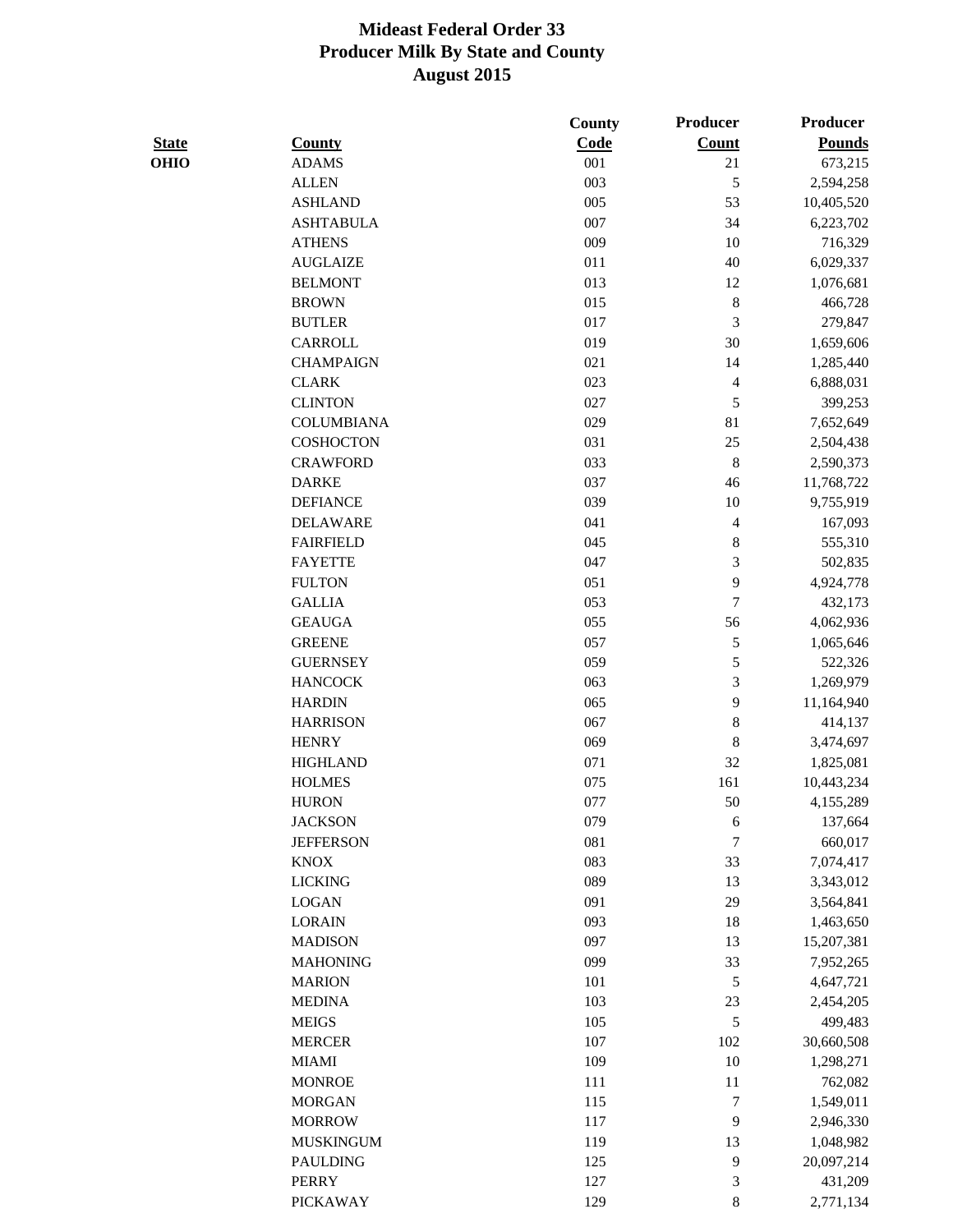|              |                           | County      | <b>Producer</b> | <b>Producer</b>         |
|--------------|---------------------------|-------------|-----------------|-------------------------|
| <b>State</b> | <b>County</b>             | Code        | <b>Count</b>    | <b>Pounds</b>           |
| <b>OHIO</b>  | <b>PIKE</b>               | 131         | 10              | 775,584                 |
|              | <b>PORTAGE</b>            | 133         | 14              | 2,082,757               |
|              | <b>PREBLE</b>             | 135         | 10              | 1,147,235               |
|              | <b>PUTNAM</b>             | 137         | 13              | 7,153,942               |
|              | <b>RICHLAND</b>           | 139         | 114             | 7,994,197               |
|              | <b>ROSS</b>               | 141         | 9               | 616,648                 |
|              | <b>SANDUSKY</b>           | 143         | 9               | 572,134                 |
|              | <b>SCIOTO</b>             | 145         | 3               | 297,994                 |
|              | <b>SENECA</b>             | 147         | 3               | 730,948                 |
|              | <b>SHELBY</b>             | 149         | 45              | 9,111,106               |
|              | <b>STARK</b>              | 151         | 74              | 10,389,337              |
|              | <b>TRUMBULL</b>           | 155         | 28              | 4,408,558               |
|              | <b>TUSCARAWAS</b>         | 157         | 117             | 7,449,669               |
|              | <b>UNION</b>              | 159         | 8               | 520,146                 |
|              | VAN WERT                  | 161         | $\overline{7}$  | 4,698,162               |
|              | <b>WASHINGTON</b>         | 167         | 18              | 3,040,893               |
|              | <b>WAYNE</b>              | 169         | 226             | 45,575,705              |
|              | <b>WILLIAMS</b>           | 171         | $\overline{4}$  | 7,927,400               |
|              | <b>WOOD</b>               | 173         | 6               | 3,597,288               |
|              | <b>WYANDOT</b>            | 175         | $\overline{7}$  | 747,644                 |
|              | RESTRICTED COUNTIES TOTAL | 999         | 16              | 1,461,533               |
|              | <b>TOTAL FOR OHIO</b>     |             | 1,875           | 346,818,779             |
|              |                           | County      | Producer        | Producer                |
| <b>State</b> | <b>County</b>             | <b>Code</b> | <b>Count</b>    | <b>Pounds</b>           |
| PENNSYLVANIA | <b>ARMSTRONG</b>          | 005         | 28              | 3,593,085               |
|              | <b>BEAVER</b>             | 007         | 25              | 1,886,976               |
|              | <b>BUTLER</b>             | 019         | 32              | 3,661,767               |
|              | <b>CAMBRIA</b>            | 021         | 8               | 1,434,687               |
|              | <b>CENTRE</b>             | 027         | 12              | 693,114                 |
|              | <b>CLARION</b>            | 031         | 26              | 2,879,891               |
|              | <b>CLEARFIELD</b>         | 033         | 10              | 710,993                 |
|              | <b>CLINTON</b>            | 035         | 17              | 1,546,895               |
|              | <b>CRAWFORD</b>           | 039         | 134             | 19,764,918              |
|              | <b>ELK</b>                | 047         | $\,8\,$         | 521,869                 |
|              | <b>ERIE</b>               | 049         | 67              | 5,653,620               |
|              | <b>FAYETTE</b>            | 051         | 21              | 2,642,077               |
|              | <b>FOREST</b>             | 053         | 3               | 205,426                 |
|              | <b>INDIANA</b>            | 063         | 55              | 8,149,776               |
|              | <b>JEFFERSON</b>          | 065         | 31              | 1,965,137               |
|              | <b>LAWRENCE</b>           | 073         | 34              | 6,205,443               |
|              | <b>MERCER</b>             | 085         | 72              | 8,291,616               |
|              | NORTHUMBERLAND            | 097         | 5               | 144,121                 |
|              | <b>SOMERSET</b>           | 111         | 80              | 5,091,459               |
|              | <b>VENANGO</b>            | 121         |                 |                         |
|              | <b>WARREN</b>             | 123         | 6<br>33         | 810,425                 |
|              | <b>WASHINGTON</b>         | 125         |                 | 3,081,780               |
|              | WESTMORELAND              | 129         | 23<br>42        | 2,534,906               |
|              | RESTRICTED COUNTIES TOTAL | 999         | 14              | 6,096,209               |
|              | TOTAL FOR PENNSYLVANIA    |             | 786             | 5,178,448<br>92,744,638 |